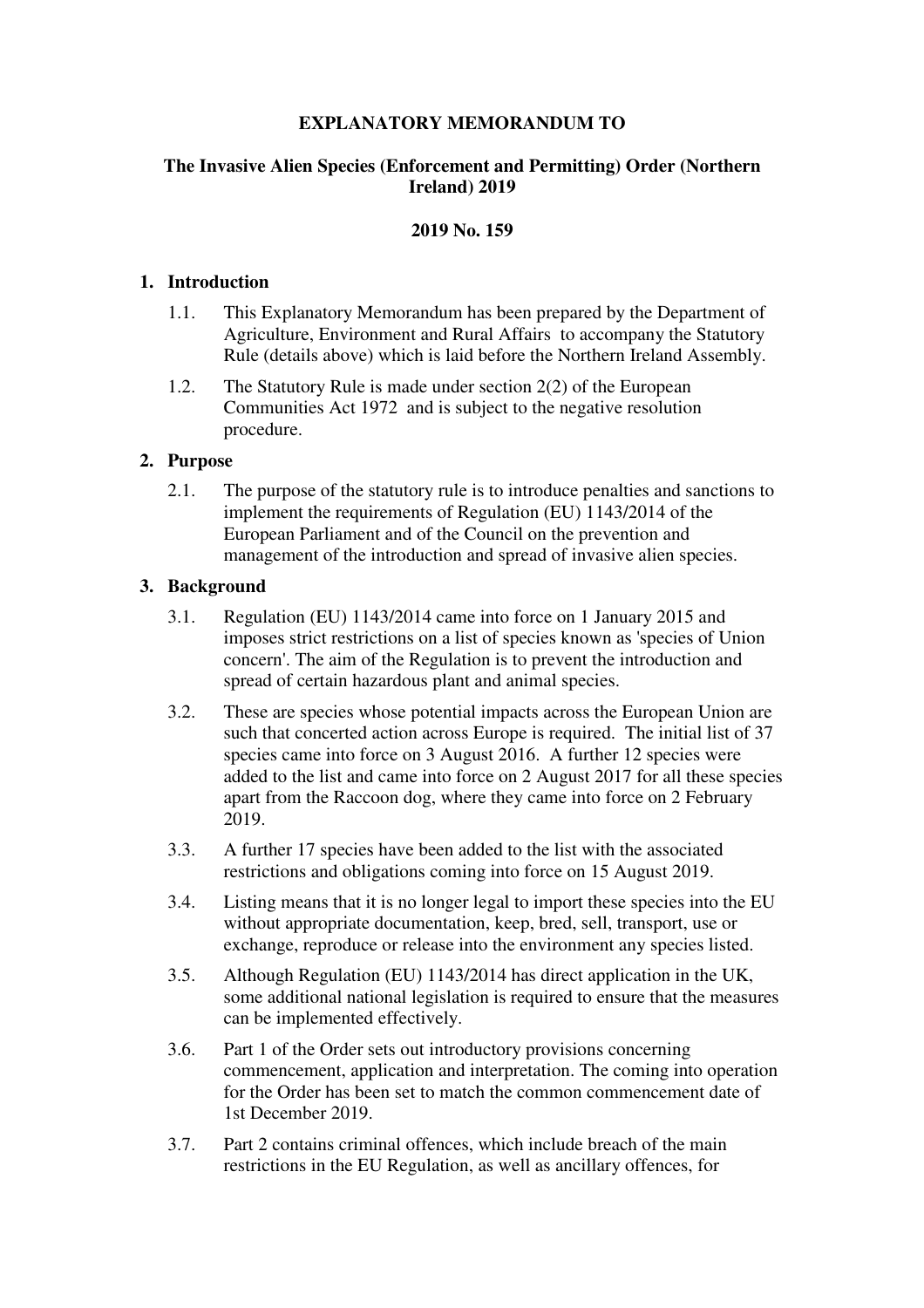example relating to false statements, attempts to commit offences, and obstruction. it also contains provisions relating to offences by bodies corporate, partnerships and unincorporated associations.

- 3.8. Parts 3 and 4 contain defences and penalties respectively. Penalties are set to be consistent with similar penalties contained in existing legislation relating to non-native species.
- 3.9. Part 5 contains enforcement powers available to the Department and authorised persons who will enforce the Order. The Order contains stop and search powers, as well as powers of entry, examination, seizure and sampling.
- 3.10. The Order provides powers for an authorised person to enter premises without a warrant, on strict justification, where there are grounds for suspicion that a specimen is being kept on those premises. Entry without a warrant in this way must take place at a reasonable time. Entry to private dwellings is only permitted with a warrant from a lay magistrate. Notice must be given before entry, whether under warrant or not, unless one of the listed exceptions applies.
- 3.11. Parts 6 and 7 contain permitting and licensing provisions respectively. Permits, which will be issued by the Department, provide for import, keeping and breeding (but not for sale or release) of specimens, for the purposes of research, ex-situ conservation or the production and use of products for the advancement of human health. Permits may also be granted in exceptional circumstances for reasons of compelling public interest, following the procedure set out in Article 9 of the EU Regulation. Specimens covered by a permit must be kept in contained holdings. Licences, which will also be issued by the Department, are available for some activities that would otherwise be prohibited by the EU Regulation, for example for activities undertaken for the purpose of the eradication of a newly-arrived species, or the population control or containment of a widely-spread species. The list of purposes for which such licences can be granted is limited, in order to meet the requirements of the EU Regulation.
- 3.12. Part 8 concerns related legislation, making changes where existing provisions overlap with the controls set out in the EU Regulation. Of particular note are the amendments, contained in Article 28 to the Wildlife (Northern Ireland) Order 1985. These amendments remove the Invasive Alien Species of Union concern from the ambit of the provisions relating to invasive non-native species in Article 15 This is to make the legislation more transparent and easier to use – benefitting the general public as well as enforcers – by bringing all the offences relating to species of Union concern into one place.

#### **4. Consultation**

4.1. The former Department of Environment carried out an 8 week public consultation on the proposed penalties which the Department is required to introduce to fulfil its obligation to implement the requirements of Regulation (EU) 1143/2014. A synoposis of the comments received was presented to the AERA Committee on 16 June 2016.